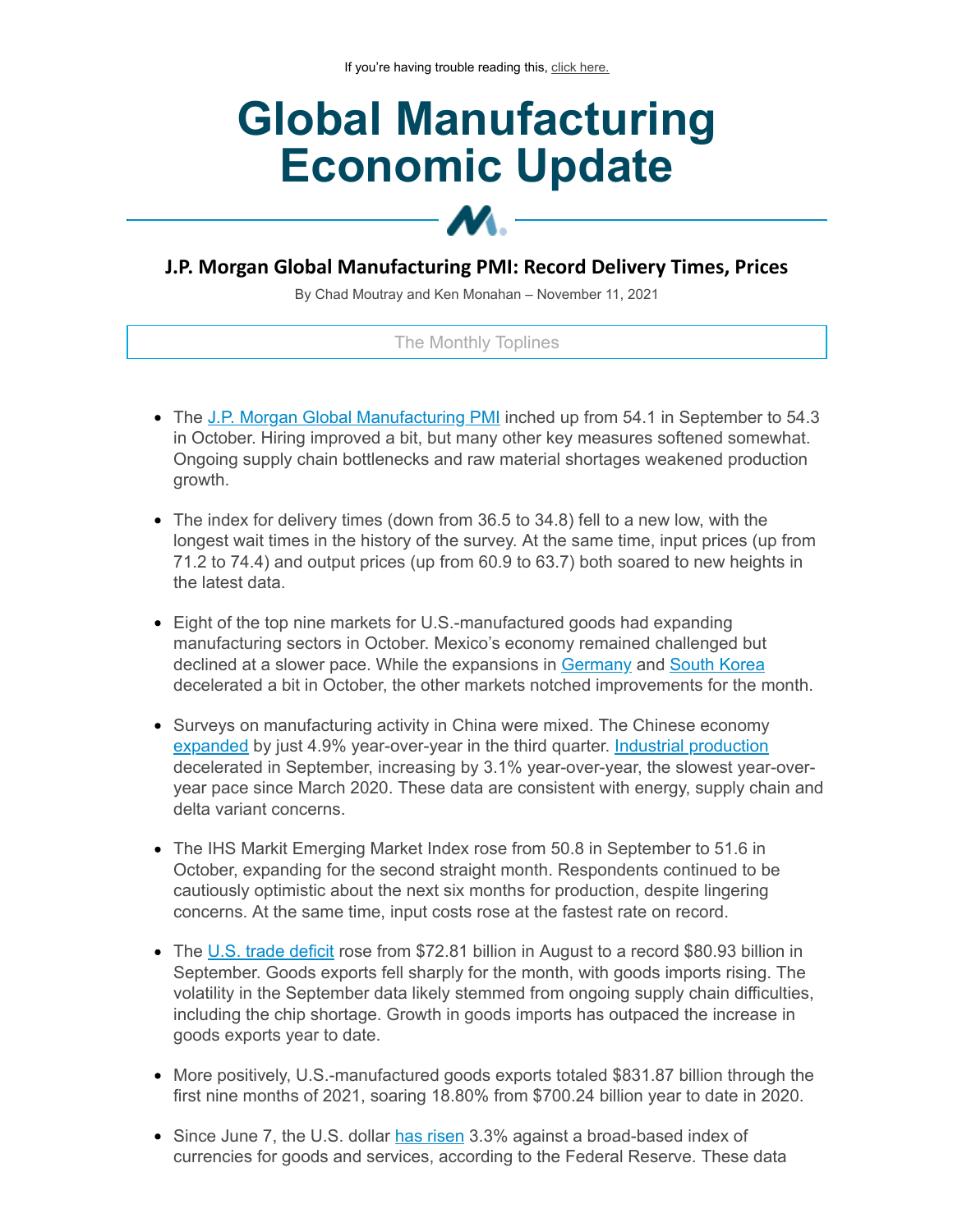reverse, to some extent, the depreciation in the dollar seen since last spring, with the U.S. dollar down 8.1% on Nov. 5 relative to April 24, 2020.

- Manufacturers in the United States are working robustly with the Biden administration and Congress to open markets, enforce trade agreements and address challenges overseas and ensure trade certainty and competitiveness, taking actions that include the following:
	- Calling for the implementation of a robust, comprehensive strategy to tackle China trade concerns and provide more opportunities for manufacturers to seek targeted tariff relief
	- Urging action on global manufacturing trade barriers in the NAM's annual National Trade Estimate submission
	- Reiterating manufacturers' priorities with respect to the World Trade **Organization**
	- Urging U.S. Trade Representative Katherine Tai to strengthen U.S.–India trade and resolve outstanding trade and market access barriers
	- Continuing to urge the Senate to confirm nominees to the Export–Import Bank board of directors
	- Leading industry advocacy in support of expeditious congressional passage of a comprehensive Miscellaneous Tariff Bill



# J.P. Morgan Global Manufacturing PMI **Index of Supplier Delivery Times**

(Readings Less Than 50 Consistent with Longer Wait Times)

**Source: IHS Markit** 

Global Economic Trends

**Worldwide Manufacturing Activity:** The J.P. Morgan Global [Manufacturing](https://click.email.nam.org/?qs=7d26777e73dd229b6b350271fa89e460004aadb3ce9c42fad6a253c6fc9abcf35c8e165202c8c3ed61241da29ad4ded18fcd09d3d06f0a948df1756ce98f9a67) PMI inched up from 54.1 in September to 54.3 in October. Hiring (up from 51.4 to 51.8)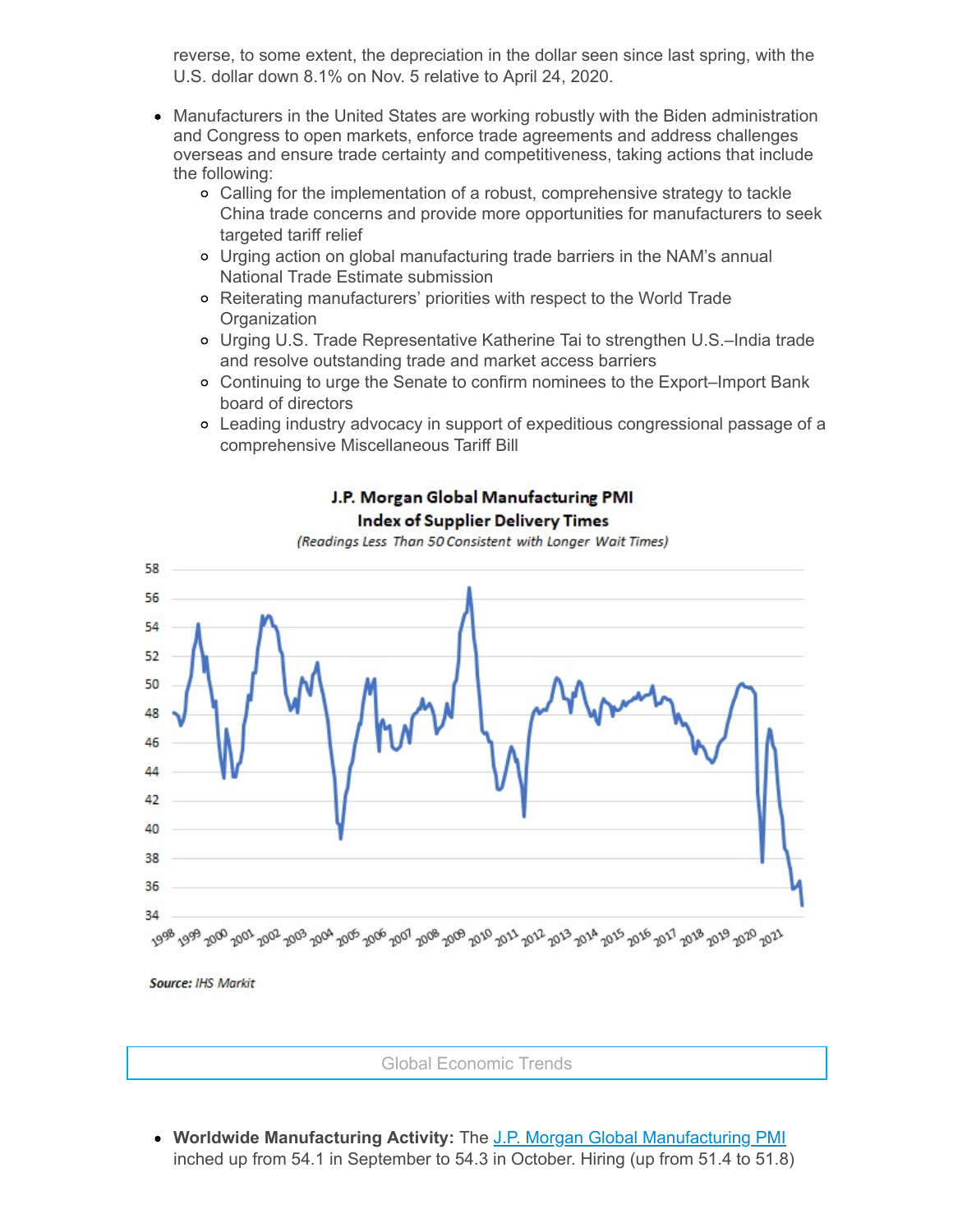improved a bit. New orders (down from 53.9 to 53.7), output (down from 52.1 to 51.6), future output (down from 64.2 to 63.3) and exports (down from 51.0 to 50.6) slipped slightly in October but continued to point to modest growth and optimism in the outlook. Ongoing supply chain bottlenecks and raw material shortages weakened production growth. Indeed, the index for delivery times (down from 36.5 to 34.8) fell to a new low, with the longest wait times in the history of the survey, which dates to December 1997. At the same time, input prices (up from 71.2 to 74.4) and output prices (up from 60.9 to 63.7) both soared to new heights in the latest data.

- **Sentiment in Major Markets:** Eight of the top nine markets for U.S.-manufactured goods had expanding manufacturing sectors in October, up from seven in September. Activity in China rebounded in October, expanding for the first time since July. (A competing [government](https://click.email.nam.org/?qs=7d26777e73dd229bdb3286b09af745b1217e260b3013b624dd0ad47a48ed6afbcc906e309c4493396145b7cb2b0122b9803fc2a10a182c34ae0f18db5798862c) survey found that China's manufacturing sector continued to contract, particularly for small and medium-sized enterprises.) At the same time, Mexico's economy remained challenged, contracting for the 20th straight month, albeit at a slower pace of decline. While the expansions in Germany and South Korea decelerated a bit in October, the other markets notched improvements for the month. Here are more details on each of these major markets (in order of their ranking for U.S.-manufactured goods exports in 2020).
	- o [Canada](https://click.email.nam.org/?qs=7d26777e73dd229b41b9b139c0e178e323406e87cf92b77266bfd997826b4f24f96b12cbb23fd82888f5b84fd8629a7f8de5a9775839b345c2788ac4358ec108) (up from 57.0 to 57.7): The underlying data strengthened across the board. Encouragingly, the index for future output notched the best reading since March 2018, pointing to optimism in the outlook. Lead times for deliveries hit a new record, and input and output costs remained near record paces, albeit pulling back slightly in October, as firms grappled with supply chain challenges.
	- $\circ$  [Mexico](https://click.email.nam.org/?qs=7d26777e73dd229b19724fdf928f3f9c4ae521809fe859ec0fc49954a8f3baa3be5a6646741d15be2aea9e965a378c46f1cabc7390dea4d3d03b49dba6d3dba1) (up from 48.6 to 49.3 but contracting for the 20th straight month): Mexico again reported the weakest PMI reading among the top nine markets, although it stabilized somewhat in October. New orders, exports and hiring declined at slower rates for the month, but output deteriorated further. Input prices rose at the fastest pace since July 2018, but the outlook for future production improved to its best level since April 2018.
	- o [China](https://click.email.nam.org/?qs=7d26777e73dd229befbc3de701b8934cc00774b2f32515fe2f805131c1935c5f1dbd3a304b2f8b7c00c5c8eee9a0e831574b84306951ed2a07f885c0af0f0608) (up from 50.0 to 50.6): Activity expanded for the first time in three months in the Caixin China General Manufacturing PMI, with new orders strengthening and exports and hiring stabilizing somewhat. Production remained challenged. Input costs soared at the fastest rate since December 2016. (As noted above, the National Bureau of Statistics in China reported still-contracting activity.)
	- o [Germany](https://click.email.nam.org/?qs=7d26777e73dd229b13cee216b788bdb3cb5a5b2033e3f05bfafd839dcf85563a5eb176b2fbda73a255b52da0c95e3c0e57e4ef1501d9cd7031f6178d88caca2e) (down from 58.4 to 57.8, the lowest level since December 2020): The underlying data fell across the board, with new orders and production expanding at the slowest pace since May 2020 on supply chain disruptions. Output prices soared at the fastest pace on record, with input costs not far from the all-time high notched in June.
	- o [Japan](https://click.email.nam.org/?qs=7d26777e73dd229bbf67ae44ff85bf0f918d4d4f04cb44a20878df7873c5f49d5bfead786a7a9d4b68f2089b0ae50664615db5fbbc1c0730e731e296285cede9) (up from 51.5 to 53.2, a six-month high): New orders and output rebounded in October after contracting in September for the first time since late 2020, and hiring strengthened. Supplier delivery times were the longest since April 2011, and input costs soared at the fastest pace since August 2008. More positively, respondents were more upbeat in their assessments of future output, with that measure hitting a new record high.
	- o United [Kingdom](https://click.email.nam.org/?qs=7d26777e73dd229bdf9569840f97fd92aaa243a07c1ca884a2febfe38dd6e03ebd09a2074b7c863490d82ef0a1e6d56bdbeb88d40195aec7ab509cf59bdcbe21) (up from 57.1 to 57.8): New orders and employment picked up, but output slowed on supply chain disruptions and workforce shortages. Output prices soared to a new high, with input costs and delivery times at near-records. At the same time, respondents were optimistic about future production.
	- o South [Korea](https://click.email.nam.org/?qs=7d26777e73dd229b62e94bee3f0e0bd72f88c23f131073c37e379802eda16d67b18ae2eede3ed7e6bdce9ab922372d7e3f1c2a68d268963e1e7b570cea7564a0) (down 52.4 to 50.2): New orders and exports slowed to nearneutral levels. Production contracted for the second time in the past three months, while output declined at the fastest rate since July 2020. Employment fell for the first time since February. Raw material costs remained elevated.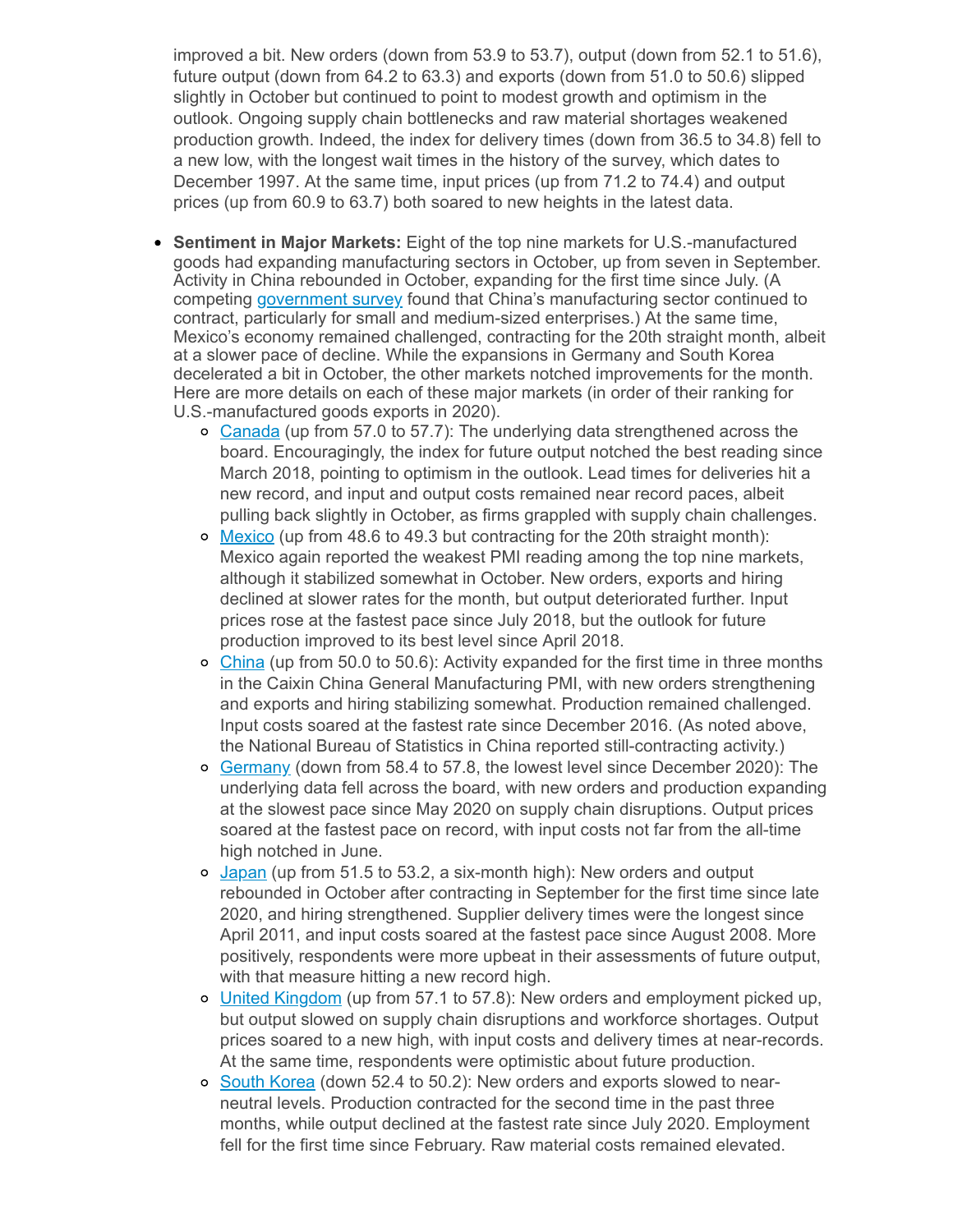- o [Netherlands](https://click.email.nam.org/?qs=7d26777e73dd229bf9a5decffd8e4b99af0da800d5fd278915425ca7f7fddd2b97a3475cf82df3bf260e4fffdd961e7cbbaf524e58676c5a7bf13e51e4809446) (up from 62.0 to 62.5): The Netherlands had the highest PMI among the top nine markets for U.S.-manufactured goods, even as growth has pulled back from May's record reading (69.4). New orders, output and hiring strengthened in October, and respondents were upbeat in their outlook, despite some softening. Output prices grew at the fastest pace in the survey's history, with input costs near a record rate.
- $\circ$  [Brazil](https://click.email.nam.org/?qs=7d26777e73dd229b1bfe02730f9e67f1df0bc3cb792aad62bcfcbd02e8e12076bfa0f0b0d720c69c64719848fef66d921b8cdef28713d4177dfe7cba7c51239d) (down from 54.4 to 51.7): Manufacturing expanded at the slowest pace since June 2020, with activity pulling back across the board. New orders and output fell for the first time in six months, and the output for future production fell to its weakest level since May 2020 (but still optimistic). Input and output prices remained very elevated.
- **Regional and National Trends:** Here are some other economic trends worth noting.
	- o China: The Chinese economy [expanded](https://click.email.nam.org/?qs=7d26777e73dd229b084151681d72d8200b9a89a51a31bf9c3e4d4ada92b7a4ebec92ecdb62be4402718b307389f75780257df04842015d9507c05a310d28eb7f) by just 4.9% year-over-year in the third quarter, down from 7.9% in the second quarter. In addition, industrial [production](https://click.email.nam.org/?qs=7d26777e73dd229bb462abb8424d86e24921b7da700c009b75218e8f1211f822a7e6e422e5ef1312f4bbc2b44cd6058e7e6f8eea99ff881cf20aa269f9ceea2b) decelerated in September to the slowest year-over-year pace since March 2020, increasing by only 3.1% year-over-year, down from 5.3% in August. These data are consistent with other measures, which show activity softening on energy, supply chain and delta variant concerns. [Fixed-asset](https://click.email.nam.org/?qs=7d26777e73dd229b7a2e915afaaf5a23baca06d24417389977eb84b5b5fcc97d0a51a2c0b7422f419e24b6e53b2556e362795dd5d8d44fe7e12b1124f608047c) investment (down from 8.9% year-over-year to 7.3%) also slowed in September, expanding at the weakest pace year to date, but retail [sales](https://click.email.nam.org/?qs=7d26777e73dd229bc8cbaf844c62644286e9bcc2a9b098df05d01bfaf20aefc74a62ae85676017e255a0ac940765704debf11853f8ac4ca7c335241ba7f2caf4) (up from 2.5% year-over-year to 4.4%) improved somewhat. Even with some progress, consumer activity remains weaker than desired. New data on these three measures of economic activity for October will be released on Nov. 15.
	- Europe: Industrial [production](https://click.email.nam.org/?qs=7d26777e73dd229b8a3339d88c8f4d19717e28165dc85fd60b633c6fd29aa904a7ee08e19dcbb3dc42cd7cc2ffa4d3985b25f94386f98fb6fb8750b9944cbfac) fell 1.6% in the Eurozone in August, pulling back after rising in June and July, with declines in all major categories except for energy. More positively, industrial production has jumped 5.1% over the past 12 months. New data for September will be released on Nov. 12. Industrial producer prices rose 2.7% in [September,](https://click.email.nam.org/?qs=7d26777e73dd229b5ece46df01682643a450f4fd18df96e8a914ea1afc618762dd3e8c7fe8dec41dff81c1c75838ac65e94a25dac20c3a4f7c1fe1099bfb8001) with 16.0% growth year-over-year, mirroring cost pressures seen globally. Meanwhile, retail [sales](https://click.email.nam.org/?qs=7d26777e73dd229b701852b6c8048379d71e317f7170e94fbed99ffef13c4709e896f08cf842caa070a95e6a7868ea1042a6d17f6da859e477ce56f650de88b5) declined 0.3% in September, falling for the second time in the past three months, largely due to renewed COVID-19 concerns. The decrease in retail sales came primarily from non-food items, except for gasoline. Nonetheless, retail spending has risen 2.5% year-over-year. The [unemployment](https://click.email.nam.org/?qs=7d26777e73dd229b0f9603b298b093132b1395cd8267e3b43ea99eaaea9476d3c5647435ed160ef92fb91db7055d7cbca37309e12d856fe89e7e3e2cd8869244) rate decreased to 7.4% in September, the lowest level since April 2020.
	- United Kingdom: Industrial [production](https://click.email.nam.org/?qs=7d26777e73dd229b26aa2116c5b472c11beae4356029057523bd97f99f54ed3fc30a24ddf4663be4799c2e4f4a29d61e586c70420eb78ae8b7c461e22db11029) in Great Britain increased 0.8% in August, with manufacturing output up 0.5% for the month. Although transportation equipment output rose 3.9% in August, helping to buoy the headline number, it remains significantly challenged (down 24.2% postpandemic). September data will be released on Nov. 11 (after the deadline for this report). Meanwhile, retail [sales](https://click.email.nam.org/?qs=7d26777e73dd229b48d22fb09411b40c47e56d3c78fbfc4b69196af0f4d34fdcae9f7fecbf5fbe4d9f131953418e1757e296d25ca3d8e2ad22dbc4b92aadb415) declined by 0.2% in September, falling for the fifth straight month, largely due to rising COVID-19 cases. Nonetheless, retail spending has risen 4.2% since February 2020.
	- Canada: [Manufacturing](https://click.email.nam.org/?qs=7d26777e73dd229b60abe8a667e03de8ef1beecb007c09e76111feebe77f408354f0d5c1f23953f47412ebd5077ee9006396b0e2ed85a406392da0430602cb83) sales rose 0.5% in August, rebounding somewhat after declining by 1.2% in July. Strong sales in chemicals, petroleum and coal products and primary metals offset weaker sales for motor vehicles and parts and wood products. Since February 2020, new orders for manufactured goods have risen 6.2%. September data will be released on Nov. 15. [Meanwhile,](https://click.email.nam.org/?qs=7d26777e73dd229b47b618815c058c2bc1b3a138de5410485358c9bc35b895bbdf3435b9933fcd7fa8f489c729893745661b5e4a2db3824316df080e244895dc) retail sales jumped 2.1% in August, rising for the second time in the past five months. Since the start of the pandemic, though, retail spending has soared 10.1%. The [unemployment](https://click.email.nam.org/?qs=7d26777e73dd229b2535bb0a90f404b34adb8f3f003d21c8bf31dab759e86fb42cefcc05f816013c4ad78fd5b6ccc4789b367df503f8f2c797cda45a88c3cb1e) rate dropped from 6.9% in September to 6.7% in October, a post-pandemic low. The number of [manufacturing](https://click.email.nam.org/?qs=7d26777e73dd229bfe70464d3a30617658be59ed0d482f86ae715a190f556d921da42a8be590480eb30d13ad87618b22257f70652ae23a809b6d9758978d8b98) workers fell by 7,700 in October, with employment in the sector down 8,800 year-over-year.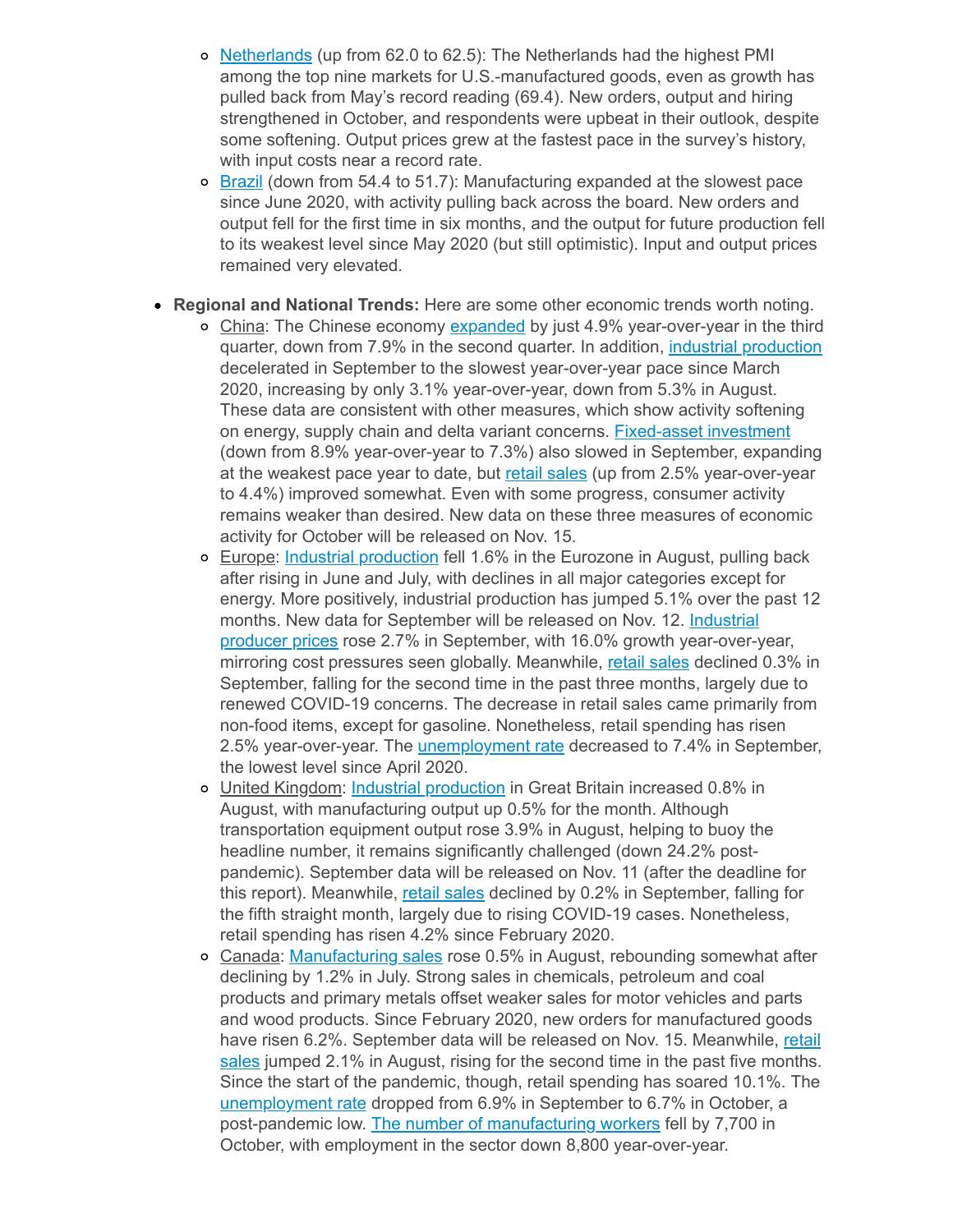- o Mexico: Industrial [production](https://click.email.nam.org/?qs=7d26777e73dd229be7e09504a8f76f6dfcc2618771d8c893e3a1c9461261020e3537cee30d2fed2caa58179823e59fede13691ce4d1564f5de5d400935bdebfb) grew 0.4% in real terms in August, slowing from 1.1% in July. Construction and manufacturing output increased 1.9% and 0.2% for the month, respectively, but energy and water distribution and mining experienced notable drags. On a year-over-year basis, industrial production increased 5.2% in real terms, with manufacturing production up 6.1% since August 2020. September data will be released on Nov. 11 (after the deadline for this report). [Note: The link is in Spanish.]
- o Japan: Industrial [production](https://click.email.nam.org/?qs=7d26777e73dd229b9aa714316d15a8f60dc131555deb1f992b5e424b0362e24e591fce6c9ead6e457b674786bad4d7748703d42f90ed8107fb1c483ce3a0e7cc) declined 5.4% in September, falling sharply for the third straight month, largely due to supply chain issues and rising delta variant cases in Japan. On a year-over-year basis, industrial production has pulled back 2.3% since September 2020. Meanwhile, retail [sales](https://click.email.nam.org/?qs=7d26777e73dd229b0be9fe445b448d500dae92c0fe9af76b7e39987a47c2fa5e7b6de88cb9f1ccd0e97005e0bb0ea30e712c65340cc50857905807462ddf8c68) rose 2.7% in September, rebounding from the 4.0% decline seen in August and increasing for the third time in the past four months. Yet, retail spending has edged down 0.6% since September 2020. New updates on GDP, industrial production and retail sales data will be released on Nov. 15. [Note: The retail sales link is in Japanese.]
- o Emerging Markets: The IHS Markit Emerging Market Index rose from 50.8 in September to 51.6 in October, expanding for the second straight month, boosted by stronger new orders and output. Employment and exports declined at slower paces for the month, with hiring stabilizing to near neutral. The index for future output slipped in October but continued to signal cautious optimism about the next six months for production. At the same time, input costs rose at the fastest rate on record. [Note: There is no link for this release.]
- **Trade-Weighted U.S. Dollar Index:** Since June 7, the U.S. dollar has [risen](https://click.email.nam.org/?qs=7d26777e73dd229b87d25cd89d73a86a4557b9fe83d831810655b7e7001342d4c028bdeca1846699ebce06ca5901b14fe0de1529a6d33c509f0eac00a7ff39eb) 3.3% against a broad-based index of currencies for goods and services, according to the Federal Reserve. These data reverse, to some extent, the depreciation in the dollar seen since last spring, with the U.S. dollar down 8.1% on Nov. 5 relative to April 24, 2020. The index reflects currency rates per U.S. dollar, suggesting the dollar can purchase less today than it could at this time last year, but more than it could on June 7. Over a longer time frame, the trade-weighted dollar index has risen 22.9% since July 1, 2014.
- International Trade: The U.S. trade [deficit](https://click.email.nam.org/?qs=7d26777e73dd229b09d6d82caac8caf404b1abbda85c1b27562bbb41e749d477296d8a3517dfb733dca4aef558974c3bb037ea09bb1e3bad762b6154c4faaed1) rose from \$72.81 billion in August to a record \$80.93 billion in September. Goods exports (down from \$149.76 billion to \$142.71 billion) fell sharply for the month, with goods imports (up \$239.00 billion to \$240.86 billion) rising. The volatility in the September data likely stemmed from ongoing supply chain difficulties, including the chip shortage. At the same time, the service-sector trade surplus improved from \$16.43 billion in August, the lowest level since December 2011, to \$17.22 billion in September.

For the month, goods exports plummeted largely on very sizable declines in industrial supplies and materials (down \$5.67 billion) and nonautomotive capital goods (down \$1.57 billion). On the other hand, exports of consumer goods (up \$711 million) increased, led by pharmaceutical preparations (up \$1.48 billion). Meanwhile, goods imports increased in nonautomotive capital goods (up \$2.54 billion) and industrial supplies and materials (up \$985 million), which was enough to offset the large decrease in imports for automotive vehicles, parts and engines (down \$2.15 billion).

Looking at longer-term trends, U.S.-manufactured goods exports totaled \$831.87 billion through the first nine months of 2021, soaring 18.80% from \$700.24 billion year to date in 2020.

In addition, growth in goods imports (up 11.37%) has outpaced the increase in goods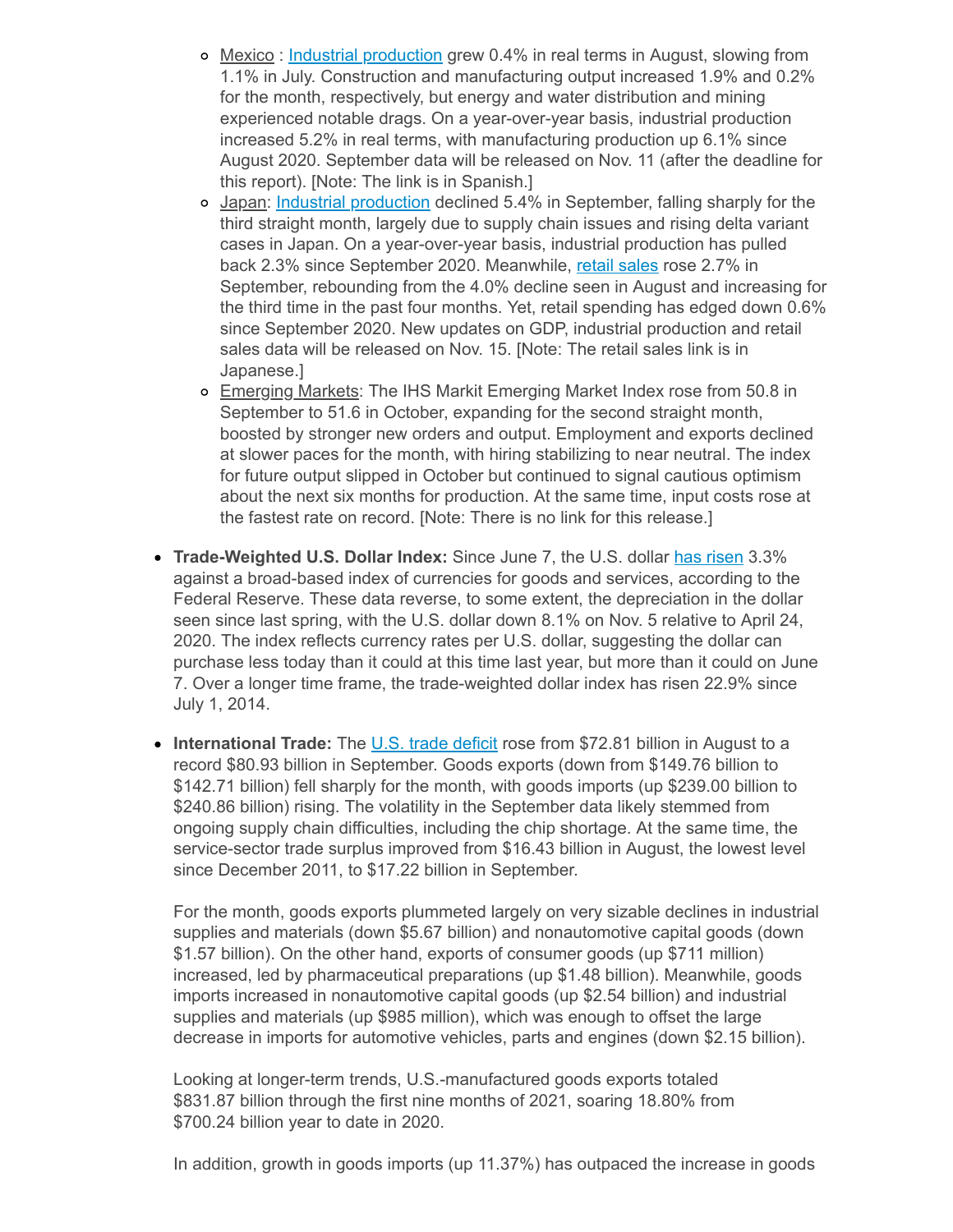exports (up 8.52%) year to date. Likewise, since the end of 2019, goods exports and imports have increased 4.39% and 16.99%, respectively.

#### International Trade Policy Trends

- *USTR elevates concerns over industrial subsidies, overcapacity in China as it begins direct engagement with Chinese trade officials.* U.S. officials across multiple forums in Washington and Geneva have been more vocal in recent weeks raising broad concerns over China's trade policies and practices—particularly industrial subsidies and excess capacity in various sectors. Ambassador Tai echoed these concerns during her Oct. 4 formal [remarks](https://click.email.nam.org/?qs=7d26777e73dd229b902f649e71b8b4a76df8f5009e15d9e48c37772f37ac05a73940bf327e4c1174117a93f92dad2726ef6f72dab5e5bb80f3a0a06c9c343122) that referenced ongoing challenges with China's "state-led and non-market trade policies" and the need for "new tools" to respond. Ambassador Tai will focus on these concerns as she and her team begin direct bilateral [engagement](https://click.email.nam.org/?qs=7d26777e73dd229b97b53de89793a733da3c2c0a31a562266791194989a65c90b1273adf8f0a8936b789c7f6f0082814576ece7be95753299c008bb9e25a34d1) with Chinese officials on the January 2020 U.S.–China "Phase One" agreement and broader issues.
	- On Oct. 20, David Bisbee, charge d'affaires at the U.S. Mission in Geneva, [focused](https://click.email.nam.org/?qs=7d26777e73dd229b8859e6d1cb2f6aa2f23642d74529794f5bd6bd1faa3648f69f0d8de5828d42bad02cffc9c978122e4b15f1bde5b5c2710911cf346e1d71d0) on Chinese industrial policies as some of the United States' "most fundamental concerns." He highlighted policies such as "market access limitations, investment restrictions and massive subsidies" that discriminate against foreign businesses and spur "severe and persistent excess capacity."
	- During an Oct. 27 meeting of the WTO's Committee on Subsidies and Countervailing Measures, U.S. officials reiterated concerns over China's failure to notify key subsidy programs and its lack of transparency in industrial policies that fuel excess capacity.
	- Other WTO members, such as the European Union, Japan, Canada, Korea and Australia, echoed these concerns in both meetings and raised additional challenges related to intellectual property, forced labor and the behavior of state-owned enterprises.
	- Chinese officials defended these policies during discussions in Geneva. However, at the opening of the China International Import Expo in Shanghai on Nov. 4, Chinese President Xi Jinping expressed [willingness](https://click.email.nam.org/?qs=7d26777e73dd229b2f16fcc4b5f9d2e22baf0525c9c1e4e777dbadbdcc0107268d5452d6b2149ba03488246f92c42174c1aafe470c21ffdd48a6801744e37381) to engage in WTO discussions on industrial subsidies, as well as on the digital economy, trade and the environment and state-owned enterprises.

The NAM continues to call for the implementation of a robust, comprehensive strategy to tackle China trade concerns, in line with letters that NAM President and CEO Jay Timmons sent to [President](https://click.email.nam.org/?qs=7d26777e73dd229b25cc6202bdac88972348cfcb3aa948112fa2652f7e4f911b311c863752b56f4f9e94fa08a3de64a03306853bef825c0ee885ea69bbce9029) Joe Biden in March and to senior [administration](https://click.email.nam.org/?qs=7d26777e73dd229b5eced89275c158dc1b241706f0641ccbfceae2803e66cc8cc6cc40cb90b70340e4f6befd241380c07205070d4dc5f5cc84934986564692d1) officials in August. On Oct. 4, Timmons [stressed](https://click.email.nam.org/?qs=7d26777e73dd229b8bfc7c2d8e3b5a24227bafc3751377db871d417b0e057e27be495ddb6a11f5a1646ab4b37ab45448f7cc6bce5ae3b0959d6effea663cce88) that "China is not following through on important commitments made in the 2020 U.S.–China 'Phase One' agreement, and it also remains a hub of bad behaviors—from intellectual property theft to market-distorting industrial subsidies—that harm manufacturers and their employees here in the United States," making that comprehensive approach even more critical. The NAM has also been actively engaged on the need for a robust exclusions process from Section 301 tariffs to provide relief and strengthen the competitiveness of manufacturers in the United States.

#### [Learn](mailto:rong@nam.org?subject=China) more.

- *The NAM urges action on global manufacturing trade barriers in annual National Trade Estimate submission.* On Oct. 26, the NAM presented a detailed [submission](https://click.email.nam.org/?qs=7d26777e73dd229b89e15507e66e0e6c87b63e62aef23b3c6974c32392712f0fb690492314cf0316d4ae52d5838d5b3bf945c3ed11f1d9a6da304eb08cc9ab0b) for USTR's 2022 National Trade Estimate report on foreign trade barriers. In this document, the NAM urged the U.S. government to address priority trade barriers faced by manufacturers in the United States in markets around the world.
	- In its submission, the NAM stressed the importance of a trade and domestic economic agenda that strengthens manufacturing in the United States, including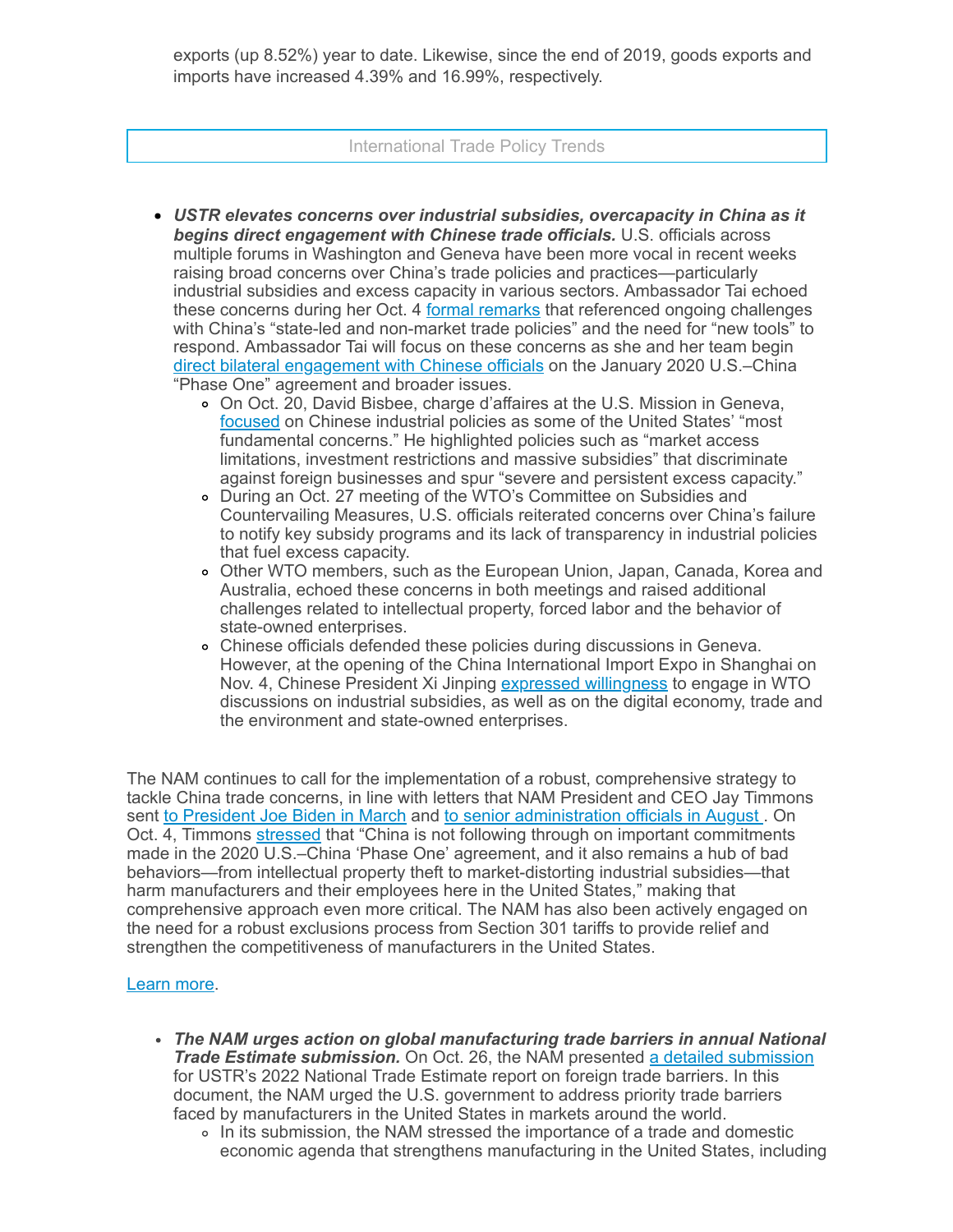a robust, market-opening trade agenda that includes new trade agreements, strong trade enforcement and a revitalized WTO.

- The NAM spotlighted a wide variety of global trade barriers, including discriminatory import tariffs and procedures, technical barriers to trade, challenges to strong intellectual property rules and protection, digital trade issues, global investment barriers and market-distorting industrial subsidies.
- The NAM identified issues in dozens of critical markets, continuing to feature prominently countries such as Brazil, China, India and Russia.

#### [Learn](mailto:rong@nam.org?subject=NTE/Global%20Trade%20Barriers) more.

- *USTR delivered remarks on the WTO and its upcoming 12th Ministerial Conference in Geneva.* On Oct. 14, Ambassador Tai delivered a speech on WTO reform and the WTO's upcoming 12th Ministerial Conference.
	- In her [speech](https://click.email.nam.org/?qs=7d26777e73dd229b05b4706c22f99b47612bede08f1c7fa716d142b6a995a5795961d4732bd74a2f605d81c506cf954ae942747990e4e3476f36b99fcb821ea9), Ambassador Tai affirmed the U.S. commitment to the WTO. She also discussed the U.S. vision to make the WTO more relevant for the needs of regular people and the importance of countries working together to make the WTO an organization that empowers workers, protects the environment and promotes equitable development.
	- Furthermore, Ambassador Tai mentioned the need for a more flexible WTO and a collective approach to problems, as well as the importance of transparency and inclusiveness. She also emphasized the importance of the upcoming 12th Ministerial Conference.

In an NAM article [published](https://click.email.nam.org/?qs=7d26777e73dd229b31cec5c6f1ae3697eb206c48dd567fb18b67e0b76eb3857f8ad220677667f0c2bea680eaa308470cbeb937cb7e0b0c8a1d2f5f3cf593d23b) on Oct. 15, NAM Vice President of International Economic Affairs Ken Monahan said that "the NAM is encouraged by the remarks made by Ambassador Tai that reinforce [manufacturers'](https://click.email.nam.org/?qs=7d26777e73dd229b92d2a8ccb933415feb14e7345f9aff9a9a7ac83a132a770243643a7e4b0f8faeb47b902464d0bcd138329bb1fc414729ddd220639e8622ee) core WTO reform priorities, notably the need to deliver broad trade liberalization through new negotiations, modernize the WTO rulebook and improve enforcement tools and restore the dispute settlement function." On the proposed waiver of the WTO Agreement on Trade-Related Aspects of Intellectual Property Rights, Monahan reiterated that "the NAM has pressed for practical, effective solutions on trade, health and intellectual property" and that "the divisive proposal for a TRIPS waiver for COVID-related products would be damaging for [manufacturers,"](https://click.email.nam.org/?qs=7d26777e73dd229b43187b57ff445138a0a75c7aa378d78dd30fc9d2c86eece76e52dafb7543c0a024d7621ff0184a0e5a7da2e37e490ba0db56972bf2f78fa9) as Timmons told the Biden administration in September.

#### [Learn](mailto:msierra@nam.org?subject=WTO) more.

- *The NAM urges Ambassador Tai to strengthen U.S.–India trade, resolve outstanding trade and market access barriers.* On Nov. 4, the NAM joined 13 other associations in a [letter](https://click.email.nam.org/?qs=7d26777e73dd229b403cbdb867dd90107cd6522e121d1802d708a7d555abd14ab0c17775129a1332890042360ba67c75a898660054abea5809d1486fef706438) to Ambassador Tai ahead of the upcoming U.S.–India Trade Policy Forum, stressing the importance of this U.S. engagement with India and urging her to "ensure that the renewed TPF can deliver results for businesses and workers in the United States."
	- Ambassador Tai and Indian Minister of Commerce and Industry Piyush Goyal will host the TPF, the first since 2017, during her Nov. 22–23 visit to Delhi. This visit is part of a broader trip that will also include stops in Japan and South Korea.
	- The letter, sent by members of the cross-sector Alliance for Trade Enforcement, highlighted a range of specific obstacles faced by manufacturers and other businesses in India. Concerns addressed included intellectual property protection, digital trade, high tariffs on imports into India, technical barriers to trade and market access barriers for sectors ranging from health industries to chemicals to information technology.
	- The letter also underscored that progress on such tangible U.S.–India trade issues can create a pathway toward registration of India's benefits under the Generalized System of Preferences program and support broader trade negotiations.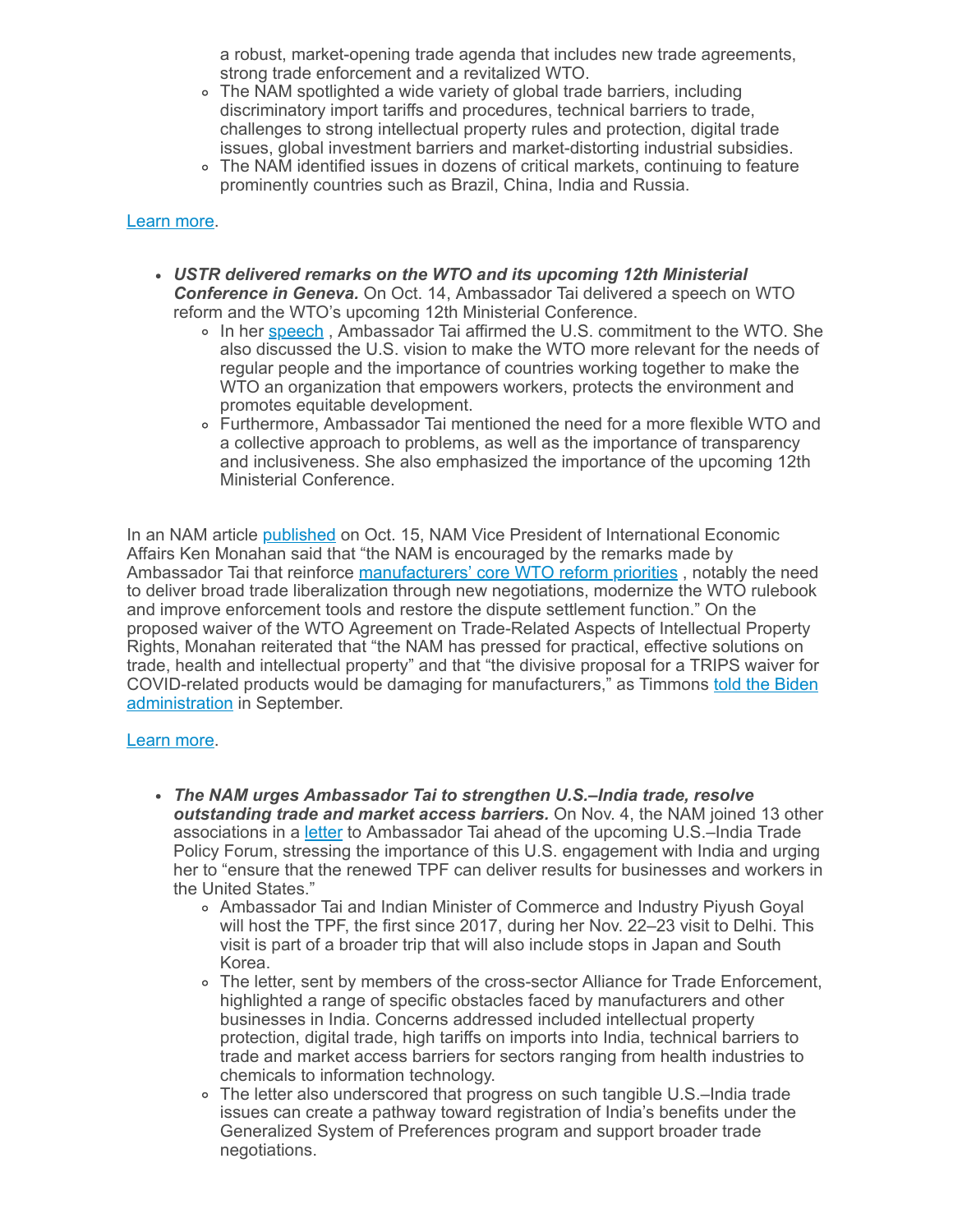- *G-20 trade ministers issue declaration touching on WTO reform, trade in health, industrial subsidies.* On Oct. 12, G-20 trade ministers meeting in Sorrento, Italy, issued a high-level ministerial [declaration](https://click.email.nam.org/?qs=7d26777e73dd229b013f8a8a28f5ea8f3f68581fbd61801aa149b5672fe3e8c6108c66afa39732ebc70f4370245387feca826065720960cae82d546af8302d41) that focused substantially on global rules for trade, including WTO reform and active discussions focused on trade, health and COVID-19. The statement by Ambassador Tai and other G-20 trade leaders:
	- Affirmed joint efforts to strengthen the rules-based trading system centered on the WTO and expressed commitments to "undertake the necessary reform of the WTO . . . through an inclusive and transparent approach including tackling the development issues." Priority areas included facilitating WTO negotiations, updating global trade rules and ensuring the "proper functioning" of the WTO's dispute settlement process.
	- Highlighted trade and health, citing previous commitments and collaboration to enhance the multilateral trading system's ability to boost pandemic preparedness, the importance of supply chains and the importance of emergency trade measures being "targeted, proportionate, transparent and temporary." Notably, the declaration makes no reference to a problematic proposed waiver of intellectual property for COVID-19 products at the WTO. On this issue, the NAM has raised repeated concerns through [letters](https://click.email.nam.org/?qs=7d26777e73dd229b2ed154bd8075a7fa7a10a47d2556aa7941534cc83f6e918f1bf4d06972448a8ae9d219a7f32779ff42103ee76213b634971397e56dbf0efc), press statements and other [messaging,](https://click.email.nam.org/?qs=7d26777e73dd229bb3838d766d7c6aa1a0e9d7ad7b9447ef8efbc8b7371128be48807c5bf726010cf0fc6f1f0de77e1861ca41e2955613cb99b4b075682536f7) while urging more effective, constructive approaches such as the ones highlighted in the G-20 declaration.
	- Emphasized, in high-level language, the importance of fair competition and the challenges created by excess capacity in some sectors, as well as language that "many G20 members affirm the need to strengthen international rules on industrial subsidies."
	- Referenced other priority areas and initiatives that relate to trade, including ongoing initiatives on e-commerce, investment facilitation and the digital economy.

## [Learn](mailto:rong@nam.org;msierra@nam.org?subject=G20%20Trade%20Declaration) more.

- *The Senate Banking Committee issues favorable report on Export–Import Bank board of director nominees.* On Nov. 3, the Senate Banking Committee voted to approve President Biden's pending nominees for the Export–Import Bank board of directors: Reta Jo Lewis to be president, Judith DelZoppo Pryor to be first vice president and Owen Herrnstadt for a director position.
	- o As the NAM advocated in a September [letter](https://click.email.nam.org/?qs=7d26777e73dd229b2c1ed1aab1e323ce0cf16bd4cdfb77c67418b02f8cc5f8ae093c4c861cd3eb37b59feefc20b701aa215809e609bf8c5c6783aac3d0712d30), all three nominees were approved in a voice vote by the committee, with three senators asking to be recorded as voting in opposition. The three nominees await a full vote by the Senate, and the issue has been placed on the Senate's executive calendar.
	- The NAM will continue to press the Senate to confirm qualified nominees to the Export–Import Bank board of directors as soon as possible to ensure the bank is operating competitively abroad and that it, in turn, fully supports workers and communities in the U.S.

## [Learn](mailto:aaafedt@nam.org?subject=Ex-Im%20Bank) more.

- *The NAM continues to advocate for the passage of the MTB.* While the Senate passed bipartisan MTB legislation as part of the United States Innovation and Competition Act in June, the House still must act. The NAM is working to convey the importance of passing this relief from anti-competitive tariffs at a critical time.
	- o On Nov. 3, the NAM published a story on its website, Lack of Miscellaneous Tariff Bill Hamstrings [Manufacturers.](https://click.email.nam.org/?qs=7d26777e73dd229be4565262abeb2c5c20312a04ec8734bdee98867ce2661911f318fc4fbb805b21580395aa89a82e8ee2bbbec0523443fc5d9ef46a5d3837a8)
	- The article illustrates the challenges that two manufacturers have faced since the expiration of the previous MTB at the end of 2020. It argues that the lack of action on the MTB presents yet another challenge amid a global pandemic, severe supply chain shortages and other hurdles. The story also maintains that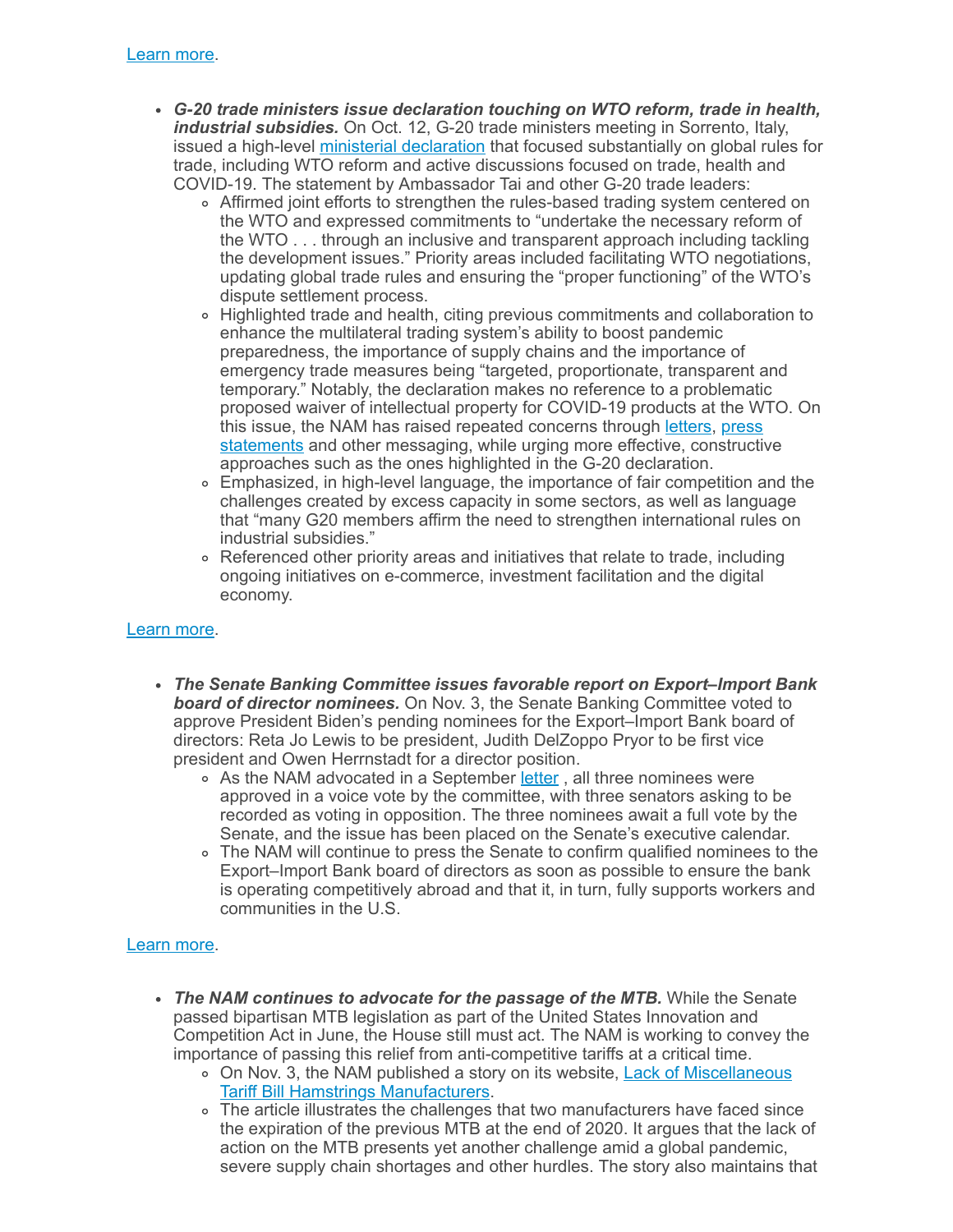Congress must take the opportunity to support manufacturers, workers and consumers in the United States by passing bipartisan MTB legislation by the end of the 2021.

The NAM will continue to reach out to Congress and underscore the direct impact of the tariffs that would be removed under the MTB on U.S. manufacturing operations, American workers and their communities.

### [Learn](mailto:aaafedt@nam.org?subject=Miscellaneous%20Tariff%20Bill) more.

*The U.S. and the European Union announce Section 232 steel/aluminum tariff* agreement. On Oct. 31, the U.S. and the European Union **[announced](https://click.email.nam.org/?qs=7d26777e73dd229b67421fb722e09ae751457d3f9a68a0de7b56176db7eddd97a62e3ba29a0f703942f1eca8144a28b6355df4939cf773de643e872e2a414538)** an agreement under which the U.S. will [replace](https://click.email.nam.org/?qs=7d26777e73dd229bc063d2d73c5ac49408e6aefe87d0027361c9665b9946386be642a17add366c71488789792e9c11b5681839feed51b311ac89a06b7848082b) existing Section 232 tariffs on imports of steel and aluminum from the European Union with a tariff-rate quota, and the European Union will lift its retaliatory tariffs against U.S. exports. The U.S. and the European Union will also expand coordination on issues including trade remedies, customs, global nonmarket excess capacity and steel and aluminum carbon intensity.

## [Learn](mailto:kmonahan@nam.org?subject=Section%20232%20Investigations) more.

Take Action

# *Ideas for Growth: International Trade—Virtual Event Registration*

*November 17*

*Virtual*

Are you a small business seeking growth? Have you considered international trade? Join the Missouri Southern State University's Small Business Development Center for this event to learn more about federal resources, the U.S. Commercial Service, the Rural Export Center and other opportunities. [Learn](https://click.email.nam.org/?qs=7d26777e73dd229b251b3b5b174849bbe0a8f6b69f898f4e99f2999c0c315c0e06eda13d787ba80b83ffd7aa42b01acaa72087890a2329674de68da973ca9eb6) more.

## *Why Export to Japan?*

*November 18*

#### *Virtual*

Join Missouri Southern State University's Small Business Development Center to learn more about opportunities in the Japanese market, which imports more than \$102 billion in products and services from the United States per year. With trade agreements and favorable economic policies, Japan is a country worth exploring. Learn more about the many opportunities and assistance available for any business interested in exploring international trade with Japan. [Learn](https://click.email.nam.org/?qs=7d26777e73dd229b06205b5f29979de01a51e10475d5da2dd0e522a1ef060db81fdca4992c09433ad5d410d85b61f3d4472fe4e429deef32f462bc3995989312) more.

#### *TechEx: Leveraging EXIM Support for Service, Hard Goods, and Technology Exports November 18*

*Virtual*

This webinar will feature two EX–IM customers participating in a Q&A session with our moderator, Brigitta Miranda-Freer from Montana World Trade Center, to help registered attendees understand how EX–IM's export finance solutions can help their company grow smart technology product sales in global markets. [Learn](https://click.email.nam.org/?qs=7d26777e73dd229b957c518f3b367338b57a6f2b7194ca59ff02aa3de56c4db6b28d32f4cd0a195b36b62f642b6e495dcff2cf9ae17cfad36c09529d274bbde0) more.

#### *U.S.–Southeast Asia Aviation Cooperation Program: Aircraft and Avionics Workshop December 8*

## *Virtual*

This virtual workshop funded by the U.S. Trade and Development Agency will bring together government officials and industry experts to discuss new technologies and maintenance requirements for aircraft and avionics. Attendees will hear directly from U.S. government officials and industry about best practices for connecting with U.S. aviation companies to address local aviation needs and enable effective and safe national air transportation systems. This will be the fourth event hosted under the Southeast Asia Aviation Workshop Series, which includes a total of six technical workshops designed to promote aviation